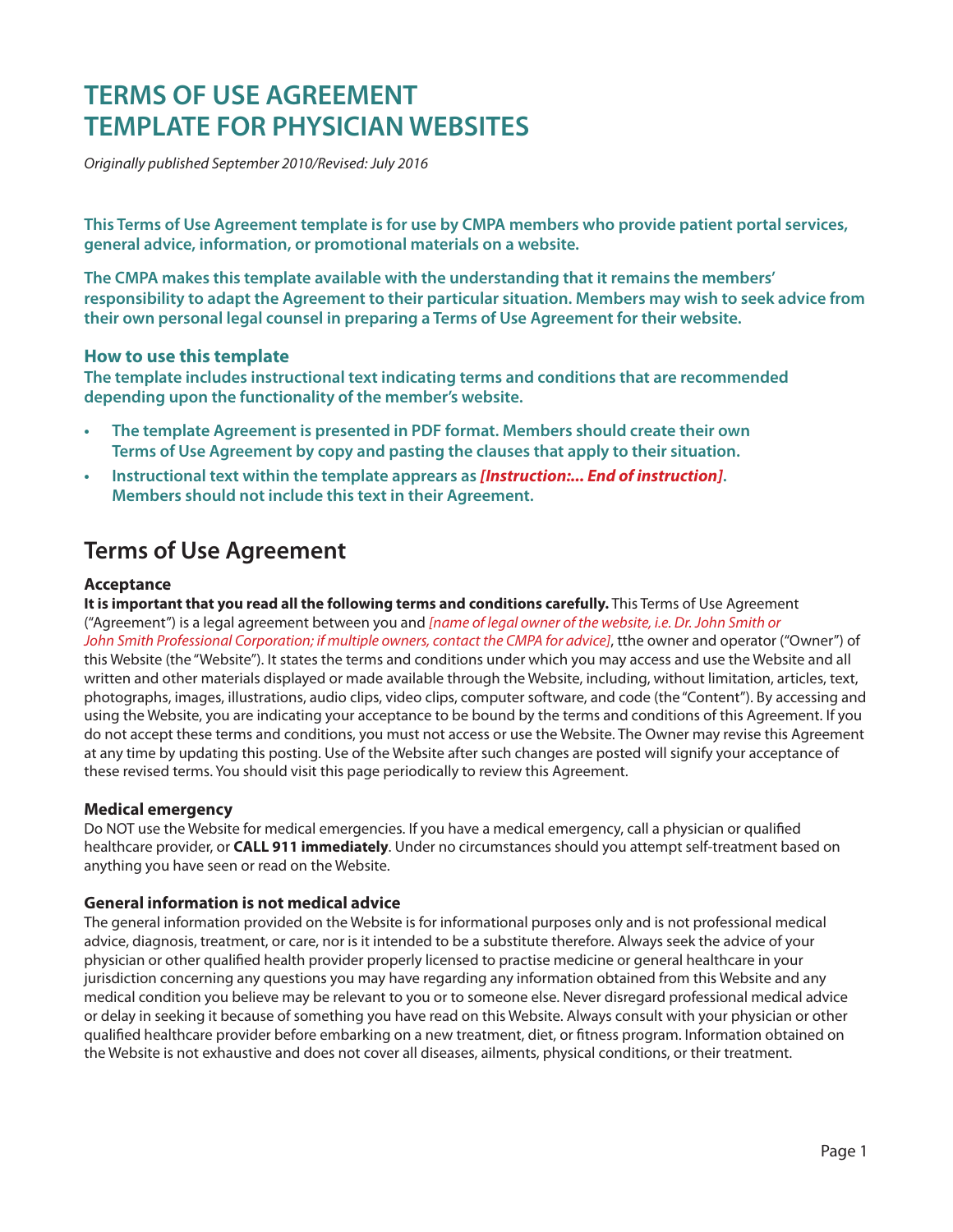# **No physician-patient relationship**

The presentation of general information on the Website does not establish a physician-patient relationship between you and the Owner (or any of its physicians) and is not intended as a solicitation of individuals to become patients or clients of the Owner (or any of its physicians). This section does not apply to the extent that you are using the Website to communicate with a physician with whom you have an existing physician-patient relationship.

#### **No endorsements**

Unless specifically stated, the Owner does not recommend or endorse any specific brand of products, services, procedures, or other information that appears or that may be advertised on the Website.

*[Instruction: Recommended clause if the website provides patient portal functionality. All physicians/clinics should have a privacy policy that governs how personal information is collected, used, and disclosed by the physician or clinic. End of instruction.]* 

#### **Patient portal services**

If you are an existing patient, the Website may allow you to communicate with the Owner and your physician(s) by email or by some other electronic means. Communications sent by you to the Owner or your physician, or to you by the Owner or your physician via email or this Website may not be secure and may be accessible by third parties. Any use or disclosure of personal information provided by you shall be in accordance with our privacy policy.

The Owner may issue to you a username ("Username") and a password ("Password") to permit you to access the patient portal portion of the Website. You are solely responsible for the confidentiality and use of your Username and Password.

# *[Instruction: If the website allows appointments to be booked or email communication with the public, the following clause should be appropriately amended. End of instruction.]*

#### **Email communication with the public**

The Owner does not wish to use this Website as a means of communication with the public

(i) regarding questions or issues of a medical nature; (ii) to establish physician-patient relationships; (iii) to book or cancel appointments; or (iv) for inquiries regarding fees, services, or similar matters. Email communications regarding such matters will not be responded to and will be discarded unread. If you are not an existing patient and you wish to contact the Owner or its physicians regarding medical questions or issues or with regard to appointments, accounts, or other questions, please do so by telephone, fax, or regular mail in the manner set out in the Website.

#### **Disclaimer of warranties**

The Website and the Content are provided "AS IS" and "AS AVAILABLE."While the Owner endeavours to provide information that is correct, accurate, current, and timely, the Owner makes no representations, warranties, or covenants, express or implied, regarding the Website and the Content including, without limitation, no representation, warranty, or covenant that (i) the Content contained in or made available through the Website or any item(s) made available on or through the Website will be of merchantable quality and/or fit for a particular purpose; (ii) the Website or Content will be accurate, complete, current, reliable, timely, or suitable for any particular purpose; (iii) that the operation of the Website will be uninterrupted or error-free; (iv) that defects or errors in the Website or the Content, be it human or computer errors, will be corrected; (v) that the Website will be free from viruses or harmful components; and (vi) that communications to or from the Website will be secure and/or not intercepted.

You acknowledge and agree that your access and use of the Website and the Content is entirely at your own risk and liability.

# **Limitation of liability**

In no event shall the Owner, its physicians, officers, directors, employees, agents, licensors, and their respective successors and assigns be liable for damages of any kind, including, without limitation, any direct, special, indirect, punitive, incidental, or consequential damages including, without limitation, any loss or damages in the nature of, or relating to, lost business, medical injury, personal injury, wrongful death, improper diagnosis, inaccurate information, improper treatment, or any other loss incurred in connection with your use, misuse, or reliance upon the Website or the Content, or your inability to use the Website, regardless of the cause and whether arising in contract (including fundamental breach), tort (including negligence), or otherwise. The foregoing limitation shall apply even if the Owner knew of or ought to have known of the possibility of such damages.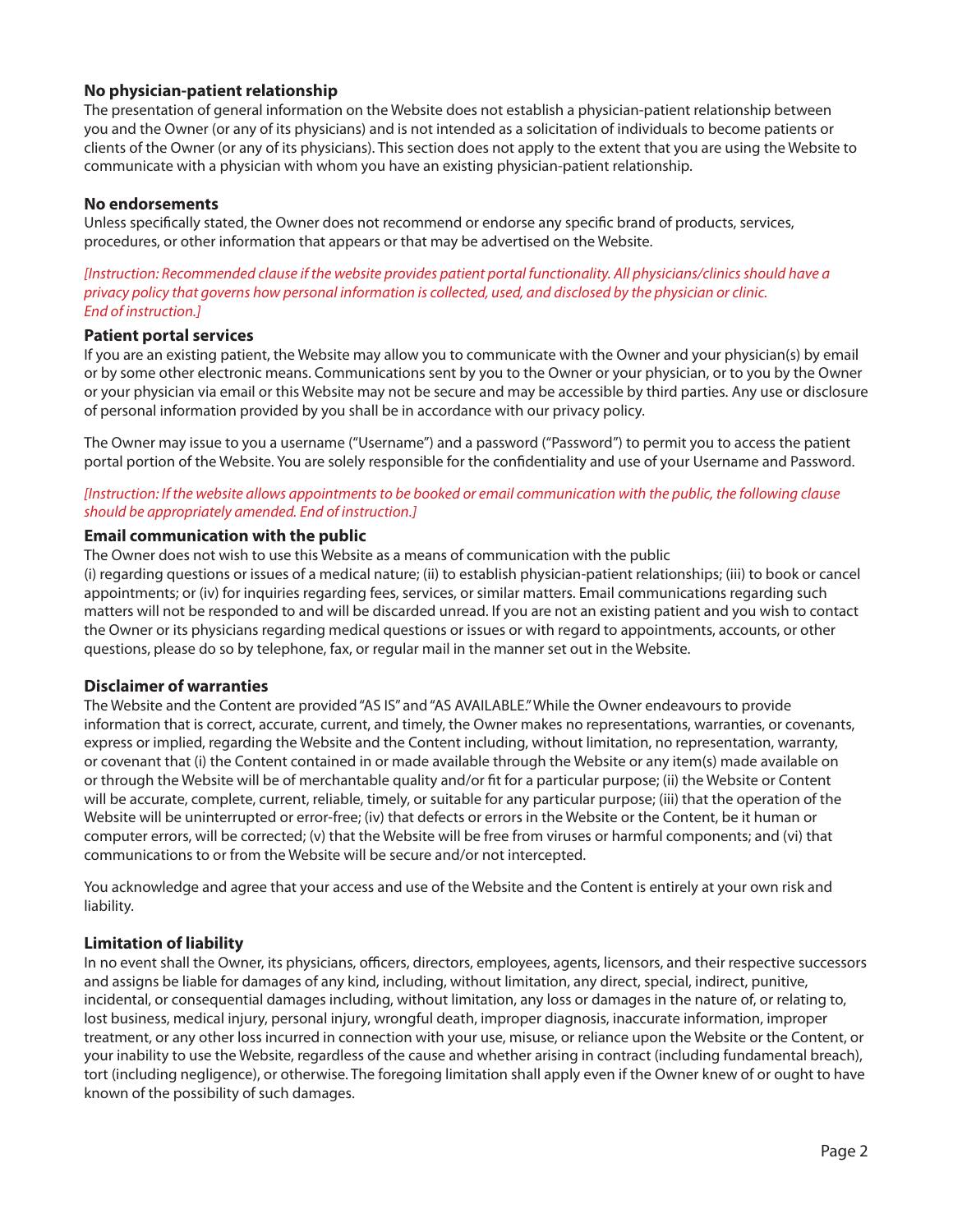The Owner also expressly disclaims any and all liability for the acts, omissions, and conduct of any third-party user of the Website, or any advertiser or sponsor of the Website ("third-party"). Under no circumstances shall the Owner, its physicians, officers, directors, employees, agents, licensors, and their respective successors and assigns, be liable for any injury, loss, damage (including direct, special, indirect, punitive, incidental, or consequential damages), or expense arising in any manner whatsoever from (i) the acts, omissions, or conduct of any third-party; and (ii) any access, use, reliance upon, or inability to use any materials, content, goods, or services located at, or made available at, any Website linked to or from the Website, regardless of the cause and whether arising in contract (including fundamental breach), tort (including negligence), or otherwise. The foregoing limitation shall apply even if the Owner knew of or ought to have known of the possibility of such damages.

# **Indemnity**

You agree to indemnify, defend, and hold harmless the Owner and its physicians, officers, directors, employees, agents, licensors, and their respective successors and assigns, from and against any and all claims, demands, liabilities, costs, or expenses whatsoever, including, without limitation, legal fees and disbursements, resulting directly or indirectly from (i) your breach of any of the terms and conditions of this Agreement; (ii) your access to, use, misuse, reliance upon, or inability to access or use the Website, the Content, or any Website to which the Website is or may be linked to from time to time or; (iii) your use of, reliance on, publication, communication, distribution, uploading, or downloading of anything (including the Content) on or from the Website

# **Use of the Website**

The Owner authorizes you to access and use the Website for your personal noncommercial use in Canada in accordance with the terms and conditions of this Agreement. You acknowledge and agree that the Website, and its contents, are intended only for residents of Canada.

# **Copyright**

The Content is protected by copyright law and is owned by the Owner and its licensors, or the party accredited as the provider of the Content. Except as granted in the limited licence herein, any use of the Content, including modification, transmission, presentation, distribution, republication, or other exploitation of the Website or of its Content, whether in whole or in part, is prohibited without the express prior written consent of the Owner.

#### **Limited licence**

Subject to the terms and conditions of this Agreement, you are hereby granted a limited, non- transferable, and nonexclusive licence to access, view, and use the Website and the Content for your personal, non-commercial use. You are granted the right to download, store, and/or print single copies of items comprising the Content for your personal, noncommercial use, provided that you maintain all copyright and other notices contained in such Content. You may not copy and/or repost items comprising the Content online. You must also abide by any additional requirements governing the use of any specific Content that may be set out in the Website. In the event of a conflict between the terms of a licence governing specific Content and this Agreement, the terms of the specific licence shall govern.

#### *[Instruction: Recommended clause if the owner has trademarks that he/she uses on the site. End of instruction.]*

#### **Trademarks**

*[List trademark(s)]* is/are trademarks of the Owner. Other names, words, titles, phrases, logos, designs, graphics, icons, and trademarks displayed on the Website may constitute registered or unregistered trademarks of the Owner or third parties. While certain trademarks of third parties may be used by the Owner under licence, the display of third-party trademarks on the Website should not be taken to imply any relationship or licence between the Owner and the owner of the trademark or to imply that the Owner endorses the wares, services, or business of the owner of the said trademark.

#### *[Instruction: Recommended clause if the website contains links to third-party websites. End of instruction.]*

#### **Linking**

The Website contains links to third-party Websites. These links are provided solely as a convenience to you and not as an endorsement by the Owner of any third-party Website or the content thereof. Unless expressly stated, the Owner does not operate any third-party Website linked to the Website and is not responsible for the content of any third-party Website, nor does it make any representation, warranty, or covenant of any kind regarding any third-party Website including, without limitation, (i) any representation, warranty, or covenant regarding the legality, accuracy, reliability, completeness, timeliness, or suitability of any content on such third-party Websites; (ii) any representation, warranty, or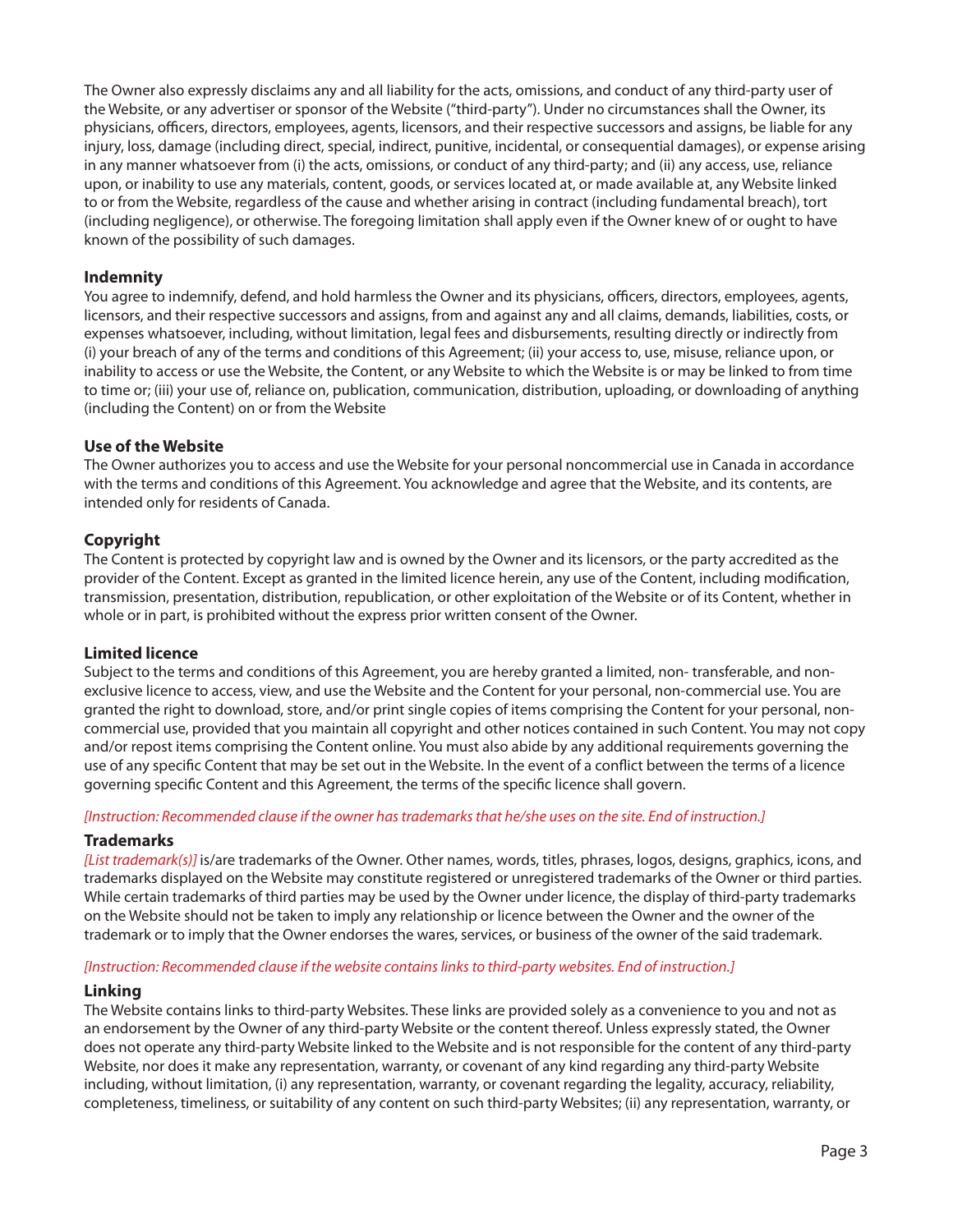covenant regarding the merchantability and/or fitness for a particular purpose of any third-party Websites or material, content, software, goods, or services located at or made available through such third-party Websites; or (iii) any representation, warranty, or covenant that the operation of such third-party Websites will be uninterrupted or error free, that defects or errors in such third-party Websites will be corrected, or that such third-party Websites will be free from viruses or other harmful components.

While the Owner encourages links to the Website, it does not wish to be linked to or from any third-party Website which contains, posts, or transmits any unlawful or indecent information of any kind, including, without limitation (i) any content constituting or encouraging conduct that would constitute a criminal offense, give rise to civil liability, or otherwise violate any local, state, provincial, territorial, national, international law or regulation which may be damaging or detrimental to the activities, operations, credibility, or integrity of the Owner; or (ii) any Website which contains, posts, or transmits any material or information of any kind which violates or infringes upon the rights of others, including material which is an invasion of privacy or publicity rights, or which is protected by copyright, trademark, or other proprietary rights. The Owner reserves the right to prohibit or refuse to accept any link to the Website, including, without limitation, any link which contains or makes available any content or information of the foregoing nature, at any time. You agree to remove any link you may have to the Website upon the request of the Owner.

# *[Instruction: Recommended clause if users can make submissions to the website. End of instruction.]*

# **Submissions**

The Website may provide features which allow you to post messages and content to designated areas on the Website, to participate in chat groups, to interact with the Owner and other users and to upload files, documents, or other materials ("Submission(s)"). Submissions do not include communications between you and your physician pursuant to the physician-patient relationship. The Owner does not control the content of any Submissions and has no obligation to monitor the Submissions. However, the Owner reserves the right at all times to disclose any information necessary to satisfy any law, regulation, or governmental or law enforcement request, or to edit, refuse to post, or refuse to remove any Submission, in whole or in part, that, in the Owner's sole discretion, are objectionable or in violation of this Agreement. You acknowledge that you alone are responsible for the content of your Submissions and the consequences thereof.

# *[Instruction: Recommended clause if users can make submissions to the website. End of instruction.]*

# **Rules of conduct regarding Submissions**

When using any of the features of the Website which allow you to post, upload, or make Submissions, it is a condition of your use of the Website that you do not:

- 1. Restrict or inhibit any other user from using and enjoying the Website, interfere or attempt to interfere with the proper workings of the Website, or do anything, which in the sole discretion of the Owner, imposes an unreasonable or disproportionately large load on the Website infrastructure;
- 2. Post or transmit any unlawful, abusive, defamatory, or obscene information of any kind, including, without limitation, any submission constituting or encouraging conduct that would constitute a criminal offence, give rise to civil liability or otherwise violate any local, state, provincial, territorial, national, or international law or regulation:
- 3. Post or transmit any Submission, including, without limitation, articles, images, stories, software, or other material, which violates or infringes upon the rights of others, including material which is an invasion of privacy or publicity rights, or which is protected by any intellectual property rights, including, without limitation, copyright, patent, trade secret, trademark, or other proprietary rights herein, or derivative works with respect thereto, without first obtaining permission from the Owner or rights holder;
- 4. Post or transmit any Submission which contains a virus or other harmful component;
- 5. Post or transmit "junk mail,""chain letters," unsolicited mass mailing, or "spam"; and
- 6. Use or "mine" the Website for commercial purposes, including, without limitation, posting, uploading, or transmitting any Submission which contains advertising, which engages in commercial activities, solicitations or sales, or which involves contests, sweepstakes, advertising, and pyramid schemes.

#### *[Instruction: Recommended clause if users can make submissions to the website. End of instruction.]*

#### **Grant of licence regarding Submissions**

By posting or uploading Submissions to the Website, you grant the Owner a royalty-free, perpetual, non- exclusive, irrevocable, unrestricted, worldwide licence to (i) use, reproduce, store, adapt, translate, modify, make derivative works from, transmit, distribute, publicly perform, or display such Submissions for any purpose; and (ii) to sublicense to third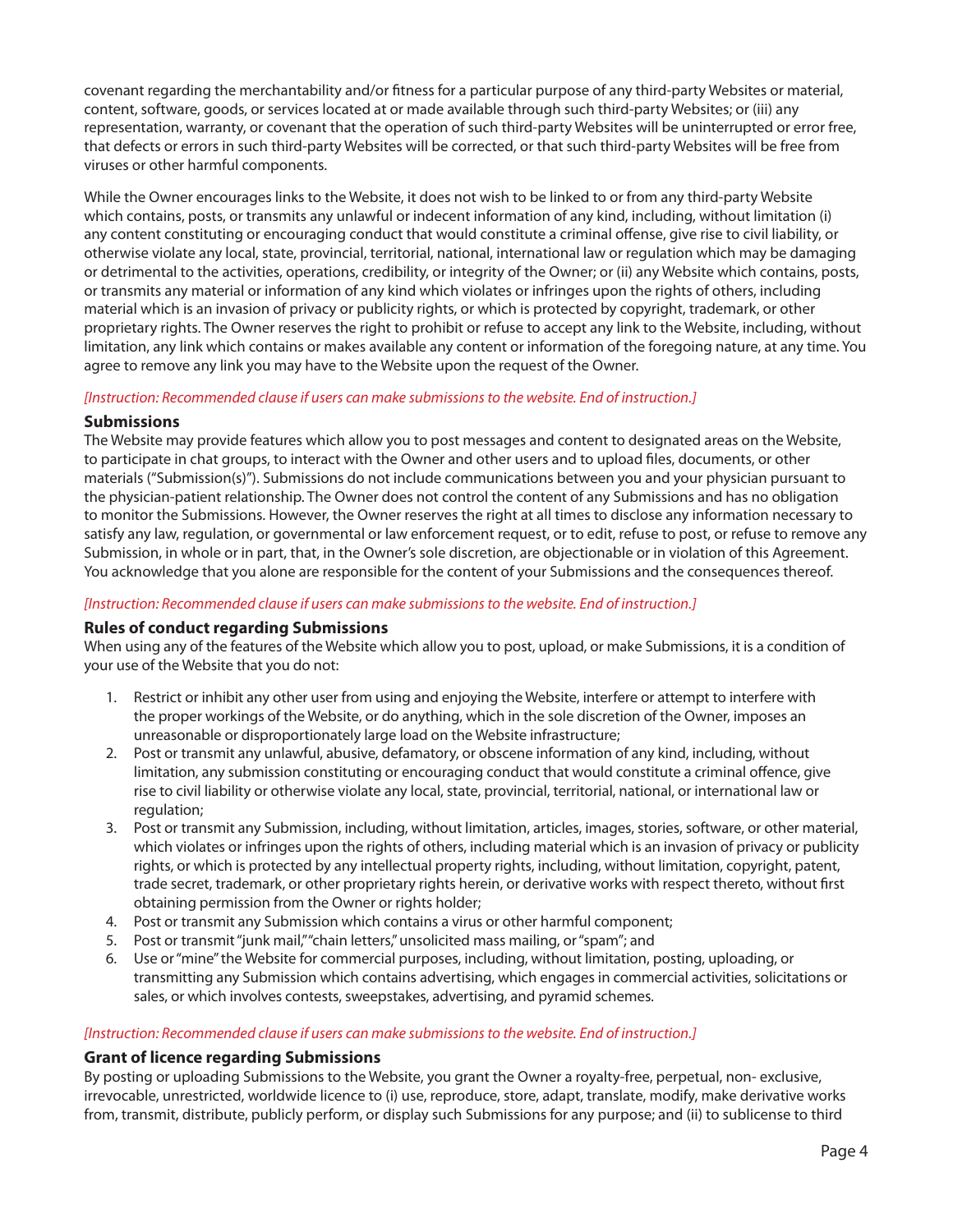parties the unrestricted right to exercise any of the foregoing rights. In addition to the grant of the above licence, you hereby (i) waive all moral rights in your Submission in favour of the Owner; (ii) consent to your name, address, and e-mail appearing as the contributor of your submission, where applicable, and to the disclosure and display of such information and any other information which appears in or is associated with your Submission; (iii) acknowledge and agree that the Owner is not responsible for any loss, damage, or corruption that may occur to your Submission; and (iv) acknowledge and agree that your Submission will be non-confidential.

*[Instruction: Recommended clause if there is a "patients/users only" portion of the site or if an "account" must be established to make submissions to the website. End of instruction.]* 

#### **Registration**

To use certain features of the Website, you may be asked to create an account with the Website. When you register with the Website, you agree (i) to provide true, accurate, current, and complete information about yourself as prompted by any registration form; and (ii) to maintain and promptly update the information to ensure it remains true, accurate, current, and complete. If the Owner has reasonable grounds to suspect that such information is untrue, inaccurate, not current or incomplete, the Owner has the right to suspend or terminate your access to all or part of the Website. The Owner's use of any personally identifying information you provide as part of the registration process is governed by the terms of our Privacy Policy.

#### *[Instruction: Recommended clause if there is a "patients/users only" portion of the site or if an "account" must be established to make submissions to the website. End of instruction.]*

#### **Passwords**

You are responsible for maintaining the confidentiality of the Password you use in association with your account and are responsible for all activities that occur under your User Name and Password. You agree to notify the Owner immediately of any unauthorized use of your Password or account or any other breach of security, and to ensure that you exit from your account at the end of each session. The Owner will not be liable for any loss or damage arising from the Owner's failure or your failure to protect your Password or account information.

#### *[Instruction: Recommended clause if there is specific software used on the site or downloadable from the site. End of instruction.]*

#### **Software licence and ownership**

All software embedded in or located on or at the Website, including, without limitation, all computer code of all types, including all files and/or images contained in or generated by such software ("Software") is protected by copyright and may be protected by other rights. All such Software is owned by the Owner, its licensors, or the party accredited with ownership of such Software. You are hereby granted the right to access and use the Software embedded and integrated into the Website, subject to (i) the terms and conditions of this Agreement; and (ii) any additional conditions which may be imposed on your access and use of such Software.

If the Website provides Software for download, unless otherwise provided, you are hereby granted, subject to the terms of this Agreement and to any other specific terms and conditions that may apply to your downloading and use of such Software, a personal, non-transferable, non-exclusive licence to (i) install and run one copy of the Software in object code format on a non-networked computer for your personal, non-commercial use; and (ii) to reproduce the Software only as reasonably required to install, run, and make reasonable backup copies as allowed by law.

Except to the extent expressly permitted in this Agreement, you may not (i) use, reproduce, modify, adapt, translate, upload, download, or transmit the Software in whole or in part; (ii) sell, rent, lease, license, transfer, or otherwise provide access to the Software; (iii) alter, remove, or cover any trademarks or proprietary notices included in the Software; and/or (iv) decompile, disassemble, decrypt, extract, or reverse engineer the Software or assist others in doing so.

Other than the limited licence granted herein, nothing contained in the Website shall be construed as granting you any right, title, interest, or other licence in or to any Software embedded or integrated into the Website or made available for download from the Website, including, but not limited, to any intellectual property rights in the Software.

All Software embedded or integrated into the Website is provided "as is," without warranties of any kind, either expressed or implied, including, without limitation, any warranty (i) that the Software is of merchantable quality and/or is fit for any particular purpose; (ii) that the Software will conform with any specification(s) relating to the Software; (iii) that the Software will be free from material defects; (iv) that the Software contains no computer viruses or other contaminants;